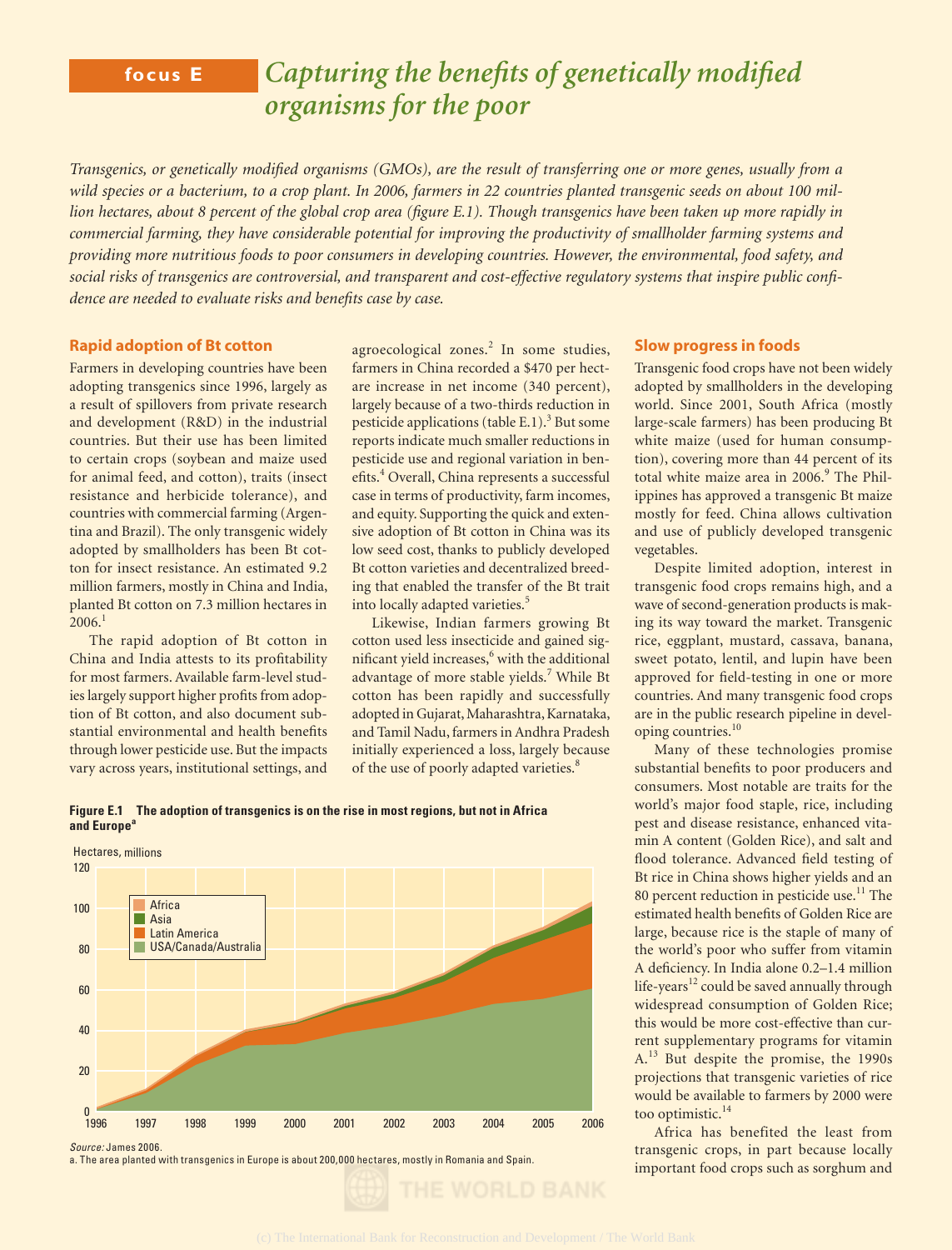**Table E.1 Economic and environmental benefits from Bt cotton** 

|                                   | <b>Argentina</b> <sup>a</sup> | China <sup>a</sup> | India <sup>b</sup> | <b>Mexico<sup>a</sup></b> | South Africa <sup>c</sup> |
|-----------------------------------|-------------------------------|--------------------|--------------------|---------------------------|---------------------------|
| Added yield (%)                   | 33                            | 19                 | 26                 |                           | 65                        |
| Added profit (%)                  | 31                            | 340                | 47                 |                           | 198                       |
| Reduced chemical sprays (number)  | 2.4                           |                    | 2.7                | 2.2                       |                           |
| Reduced pest management costs (%) | 47                            | 67                 | 73                 |                           | 58                        |

Note: The figures are based on farm-level surveys in important cotton producing regions within each country.

a. Adapted from FAO 2004e.

b. Qaim and others 2006. Other recent studies include Gandhi and Namboodiri 2006, who reported similar trends except for a much higher increase in profits (88 percent).

c. Bennett, Morse, and Ismael 2006. Other studies point to high variability in yields (Gouse, Kirsten, and Jenkins 2003; Gouse and others 2005; Hofs, Fok, and Vaissayre 2006).

 $=$  not available.

cassava have attracted little attention from commercial biotechnology firms.<sup>15</sup> Transgenics could reduce the impact of several of Africa's intractable problems, such as animal diseases, drought, and Striga (a devastating parasitic weed), much faster if they were integrated into breeding programs. A recent study showed that disease-resistant transgenic bananas would likely be adopted by the poorest farmers, particularly given today's high disease losses.<sup>16</sup>

## **Why the slow progress in transgenics?**

There are five main reasons for the slow progress in developing transgenic food staples:

*Neglect of pro-poor traits and orphan crops*. Investments in R&D on transgenics are concentrated largely in the private sector, driven by commercial interests in industrial countries. Because the private sector cannot appropriate benefits of R&D on smallholder food crops (chapter 7), this research must be led by the public sector. Yet the public sector has underinvested in R&D generally and in biotechnology specifically. The Consultative Group on International Agricultural Research, the global leader in agricultural research targeting the needs of the poor, spends about 7 percent of its budget (about \$35 million) on biotechnology, only part of which is for transgenics.<sup>17</sup> Brazil, China, and India have large public biotechnology programs, which together may spend several times this amount.<sup>18</sup> But the numbers are still small in comparison with the \$1.5 billion spent each year by the four largest private companies.<sup>19</sup>

*Risks*. Continuing concerns about possible food safety and environmental risks have slowed release in many countries. These concerns have persisted even though available scientific evidence to date on food safety indicates that the transgenics now in the market are as safe as conventional varieties.<sup>20</sup> Likewise, scientific evidence and experience from 10 years of commercial use do not support the development of resistance in the targeted pests or environmental harm from commercial cultivation of transgenic crops, such as gene flow to wild relatives, when proper safeguards are applied.<sup>21</sup> But despite a good track record, environmental risks and benefits do need to be evaluated case by case, comparing the potential risks with alternative technologies and taking into account the specific trait and the agroecological context in which it will be used. Public perception of risks can be as important as the objective risk assessment based on scientific evidence in ensuring acceptance of the technologies.

*Weak regulatory capacity*. The capacity of regulatory bodies to assess environmental and food safety risks and approve the release of transgenics is limited in most developing countries. Weak regulatory systems fuel public distrust and ignite opposition to transgenics. Low regulatory capacity is a major factor slowing approvals even of products that have already undergone extensive testing, such as Bt rice in China and Bt eggplant in India.<sup>22</sup> Weak capacity also results in widespread use of unauthorized transgenic seeds in many settings (cotton in India and China, and soybean in Brazil in past years), which further reduces public confidence in the regulatory system.

*Limited access to proprietary technologies*. With an increasing share of genetic tools and technologies covered by intellectual property protection and largely controlled by a small group of multinational companies, the transaction cost of obtaining material transfer agreements and licenses can slow public research on and release of transgenics (chapter 7).

*Complexity of trade in transgenics*. Some countries worry about health effects of imports of transgenic foods, including

food aid. Exporters fear the loss of overseas markets and of a "GMO-free" brand. They have to consider the costs of segregating the storage and shipments of transgenics from conventional varieties, and obtaining clearance for transgenics for consumption in the importing country.<sup>23</sup> Countries and farmers slow to adopt transgenics may lose their competitiveness in global markets, however, if cost-reducing transgenics, such as Bt cotton, are widely adopted in large exporting countries.<sup>24</sup>

### **A way forward**

The current global controversies and power plays between interest groups supporting either side of the debate on transgenics create much uncertainty, dampen investment in R&D, impede objective assessment of the technology, and discourage adoption and use in developing countries.<sup>25</sup> An important opportunity to contribute to the pro-poor agricultural development agenda will be missed if the potential risks and benefits of transgenics cannot be objectively evaluated on the basis of the best available scientific evidence and taking into account public risk perceptions.

Introducing transgenics requires a costeffective and transparent regulatory system with expertise and competence to manage their release and use. Open information disclosure, labeling, where feasible, and a consultative process are critical for harnessing public support for transgenics. Strong regulatory capacity does not necessarily mean stringent standards on risks. On the contrary, competent regulators can keep information requirements for approval at an appropriate level to ensure safety, based on knowledge of the trait and the ecosystem into which it will be introduced. High regulatory barriers may impose high costs on society by restricting or slowing access to beneficial technologies. High barriers